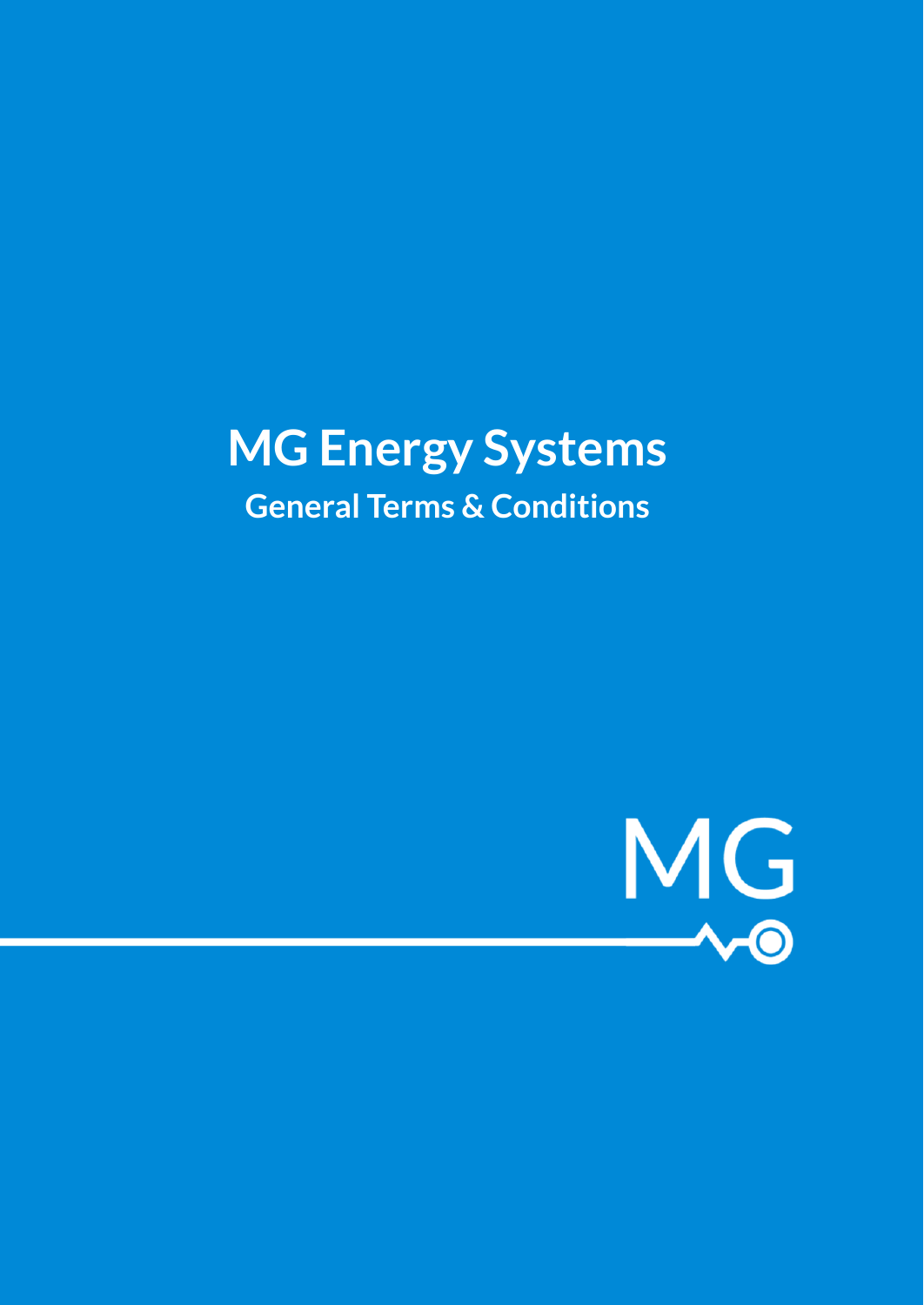#### **GENERAL TERMS AND CONDITIONS of**

**MG Energy Systems B.V.**

(Version May 2020)

#### **Article 1. Definitions**

1.1. In the absence of explicit statement to the contrary, the terms used in these general terms and conditions are defined as follows.

User: MG Energy Systems B.V. the user of these general terms and conditions.

Buyer: The user's other party to the contract, acting in the course of his profession or business, who which the user sells and delivers, and for whom the user renders services should the need arise, etc.

Contract: The contract between the user and the buyer.

#### **Article 2: Scope of Application**

- 2.1. These conditions are applicable to all legal relationships between the user and the buyer, including all offers, quotations and agreements between the user and the buyer to which the user has declared these terms and conditions applicable, insofar as these conditions have not been expressly departed from in writing by the parties.
- 2.2. These terms and conditions are further applicable to all contracts with the user that are executed with the assistance of third-parties.
- 2.3. Departures from these general terms and conditions are valid exclusively if expressly agreed in writing.
- 2.4. The applicability of any purchasing or other conditions of the buyer is expressly rejected.
- 2.5. If one or more of the provisions of these general terms and conditions are invalid or set aside, the remaining provisions of these general terms and conditions shall remain applicable in full. The user and the buyer will in that case enter into consultation with a view to making agreement on the substitution of the invalid provisions with new ones that approach as closely as possible the purpose and the tenor of the original provisions.

## **Article 3. Offers and formation of the contract**

- 3.1. All offers made by the user are subject to contract unless an acceptance period has been expressly stated in or in relation to the quotation.
- 3.2. In the absence of agreement to the contrary, the prices stated in the aforementioned offers / quotations are exclusive of VAT and other governmental levies as well as the costs incurred in relation to the contract, including forwarding and administration expenses.
- 3.3. The offer is based exclusively on the information provided for that purpose by the buyer, and the user can rely on the accuracy and completeness of that information. The buyer guarantees the accuracy and completeness of that information.
- 3.4. The contract is formed between the user and the buyer by one of the following methods and Times:

a) if no order confirmation is sent, at the time at which the buyer expressly accepts in good time and verbally or in writing and in unamended form an offer made by the user;

b) if an order confirmation is sent, at the time at which the user takes receipt of the returned order confirmation that was sent to the buyer, signed for agreement;

c) or at the time to which the user commences execution of the order on the buyer's request. Notwithstanding the above, either party is free to make a case that the contract has been formed by other means and/or at a different time.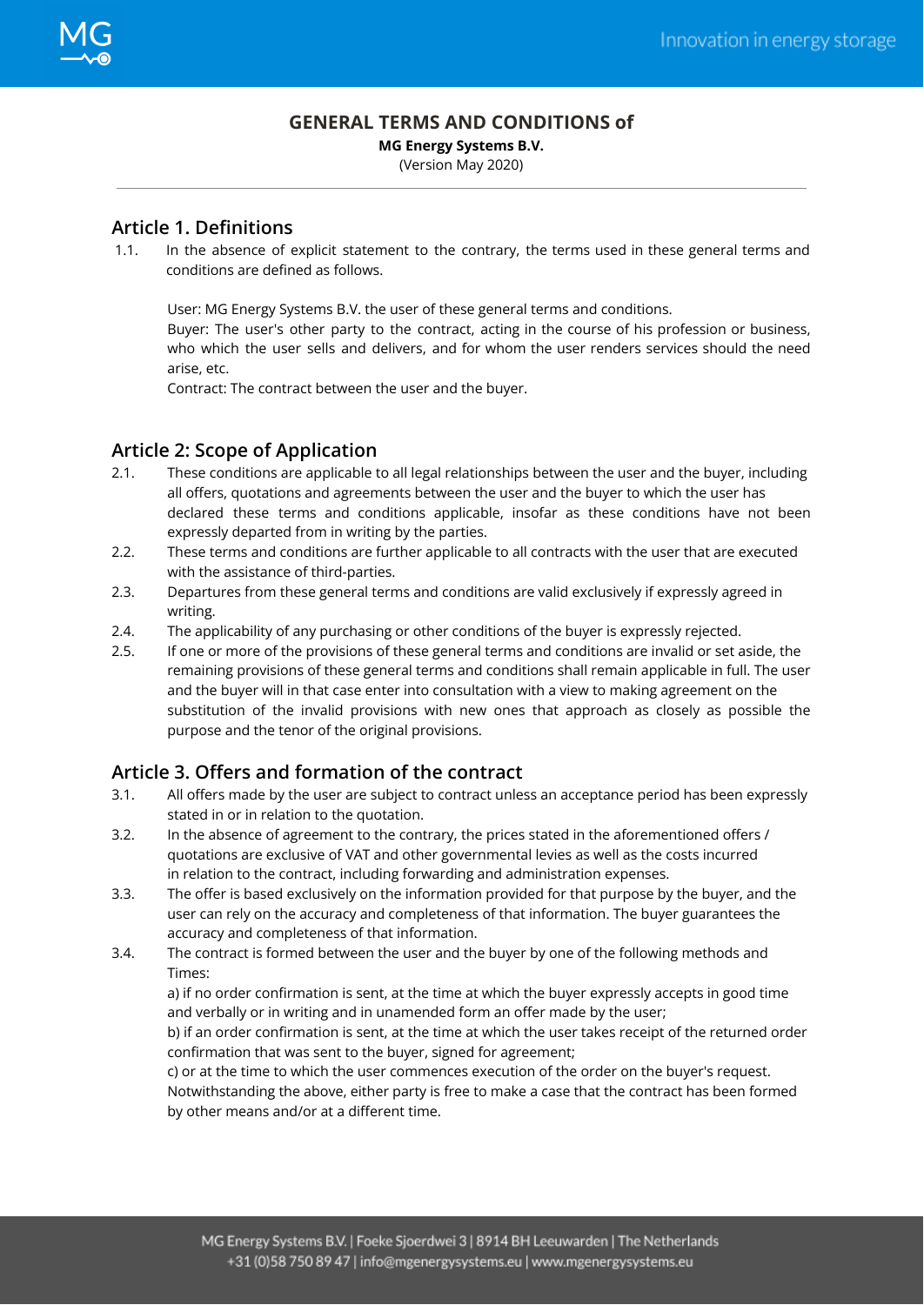#### **Article 4: Execution of the contract**

- 4.1. The user will execute the contract with the due care that can reasonably be expected of a good contractor. The user does not however guarantee that a certain result will be achieved.
- 4.2. All deadlines indicated by the user are indicative and are not to be regarded as firm deadlines. Exceeding these deadlines shall not oblige the user to pay any compensation for damages or give the buyer the right to dissolve the contract other than in cases of intentional act or omission or causes on par with gross negligence on the part of the user.
- 4.3. In cases of late delivery the user must be held in default by the buyer before being considered to be in default.
- 4.4. Within a period of 14 days after the order confirmation the user can in written form cancel the order free of charge. After this period cancelation of the order will result in a cancelation fee of 35% of the total order amount.
- 4.5. If and in so far as required for the correct execution of the contract, the user reserves the right to have the work carried out by third-parties.
- 4.6. The buyer shall ensure that the user is provided in good time with all information that the user indicates is necessary and which the buyer could reasonably be expected to realise is necessary to the execution of the contract. If the information required for the execution of the contract is not issued to the user on time, the user reserves the right to suspend execution of the contract and/or to charge the buyer with extra costs incurred as a result of the delay at the current market rates.

## **Article 5: Delivery**

- 5.1. Delivery shall take place ex works/shop/warehouse/factory of the user.
- 5.2. The buyer is obliged to accept the goods at the time at which the user delivers them or has them delivered to him or when they are made available to him in accordance with the contract.
- 5.3. If the buyer refuses to take delivery or fails to provide information or instructions necessary to the delivery, the user shall be entitled to store the goods at the buyer's expense and risk.
- 5.4. The risk of the goods shall transfer to the buyer at the time at which they are legally and/or actually delivered to the buyer and are thus placed at the buyer's disposal or a third-party nominated by the buyer for that purpose.

#### **Article 6: Price and costs**

- 6.1. The price is exclusive of VAT and all other costs incurred in the context of the contract.
- 6.2. The user reserves the right to increase that price, in cases where amendments or additions are made to the contract, for example.
- 6.3. The user is further authorised to pass on price increases to the client if cost-determining factors such as salaries or other costs are increased between the time of the quotation and delivery.

#### **Article 7: Payment**

- 7.1. Invoices are payable within 14 days of the invoice date in a manner indicated by the user and in the currency stated on the invoice, without deduction, discount or set-off being permitted. Objections to the level of the bills do not suspend the payment obligation.
- 7.2. If the buyer fails to remit payment within the 14-day period, the buyer shall be held in default by operation of law. The buyer shall in that case be liable for the payment of interest equal to the statutory commercial interest rate at that time. The interest over the payable amount shall be calculated from the time at which the buyer was held in default until the time of full and final settlement, in which context part of a month shall be deemed to be a full month.
- 7.3. In the event of the buyer being liquidated, declared bankrupt or granted suspension of payment, the claims of the user on the buyer shall become immediately due and payable.
- 7.4. The user reserves the right to have payments made by the buyer extend first to payment of costs, then to outstanding interest and finally the principal amount and the current interest. The user can refuse a payment offer, without that being in default, if the buyer indicates a different order of allocation. The user can refuse full payment of the principal amount if the due and current interest and costs are not remitted at the same time.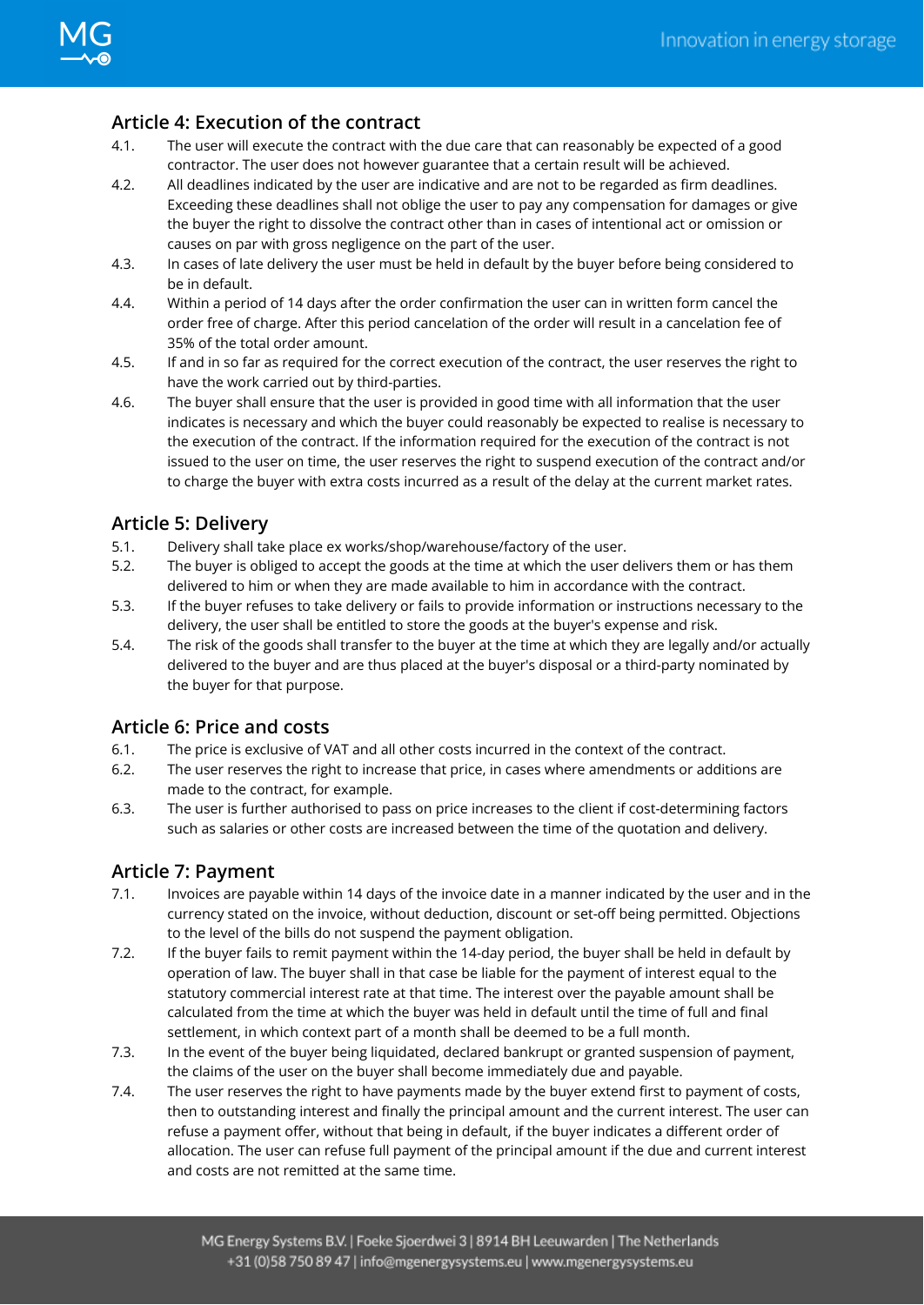

7.5. If the user exceeds any payment period the user has the right to discontinue further deliveries to the buyer until the full outstanding amount under all contracts entered into with the user has been paid. The user is in that case further entitled to send subsequent deliveries exclusively on a cash on delivery basis.

## **Article 8: Retention of title**

- 8.1. All goods delivered by the user remain the property of the user until the buyer has met in full all of the obligations under the contract entered into with the user; this to be decided at the user's discretion.
- 8.2. The buyer is not authorised to pledge or encumber in any other way the goods covered by retention of title.
- 8.3. In the event of third-parties imposing an attachment on the goods delivered under retention of title or setting out to establish or invoke any rights to them, the buyer is obliged to notify the user of that as soon as may reasonably be expected.
- 8.4. The buyer is obliged to insurance goods delivered under retention of title and to keep them insured against fire, explosion and water damage and against theft and to issue the insurance policy for inspection on demand.
- 8.5. Goods delivered by the user and which are covered by retention of title as provided for under paragraph 1 of this article may only be sold on in the context of normal business operations and may not under any circumstances be used as a means of payment. If the goods are resold, the buyer further undertakes to transfer them under retention of title.
- 8.6. In the event of the user wishing to exercise his property rights as provided for in this article, the buyer hereby gives unconditional and irrevocable permission, now for then, for the user or third-parties engaged by the user to enter the places where the property of the user is located and to repossess that property.

## **Article 9: Collection costs**

- 9.1. All judicial and extrajudicial (debt collection) costs reasonably incurred by the buyer in connection with the consumer's non-compliance or late compliance with his payment obligations shall be for the buyer's account.
- 9.2. The buyer is liable for payment of statutory interest over the debt collection costs.

#### **Article 10: Inspection, complaints**

- 10.1. The buyer must notify the user in writing of complaints within three (3) days of establishing the defect. The letter of complaint should contain a description of the failure to perform in as much detail as possible so that the user is able to put forward an adequate response.
- 10.2. If a complaint is well-founded, the user is authorised to decide at his own discretion whether to amend the invoice, redeliver the relevant product or service or reimburse a proportion of the price already paid without continuing to implement the contract.
- 10.3. If the buyer fails to lodge a claim within the period provided for in article 10.1, all of his rights and claims of any nature regarding the subject of the complaint made or which could have been made during that period shall be null and void.

## **Article 11: Expiry period**

11.1. Notwithstanding the provisions of article 10, the buyer is obliged if he is or remains of the opinion that the user has failed to implement the contract on time, completely or correctly - unless this is done subject to the provisions of article 10.1 - to notify the user as such in writing and without delay and to exercise his rights to institute claims on that basis within one year of the date of that notification, or within one year of the time at which notification should have taken place, in the absence of which all of his rights and claims in that regard shall lapse upon expiry of the period set forth above.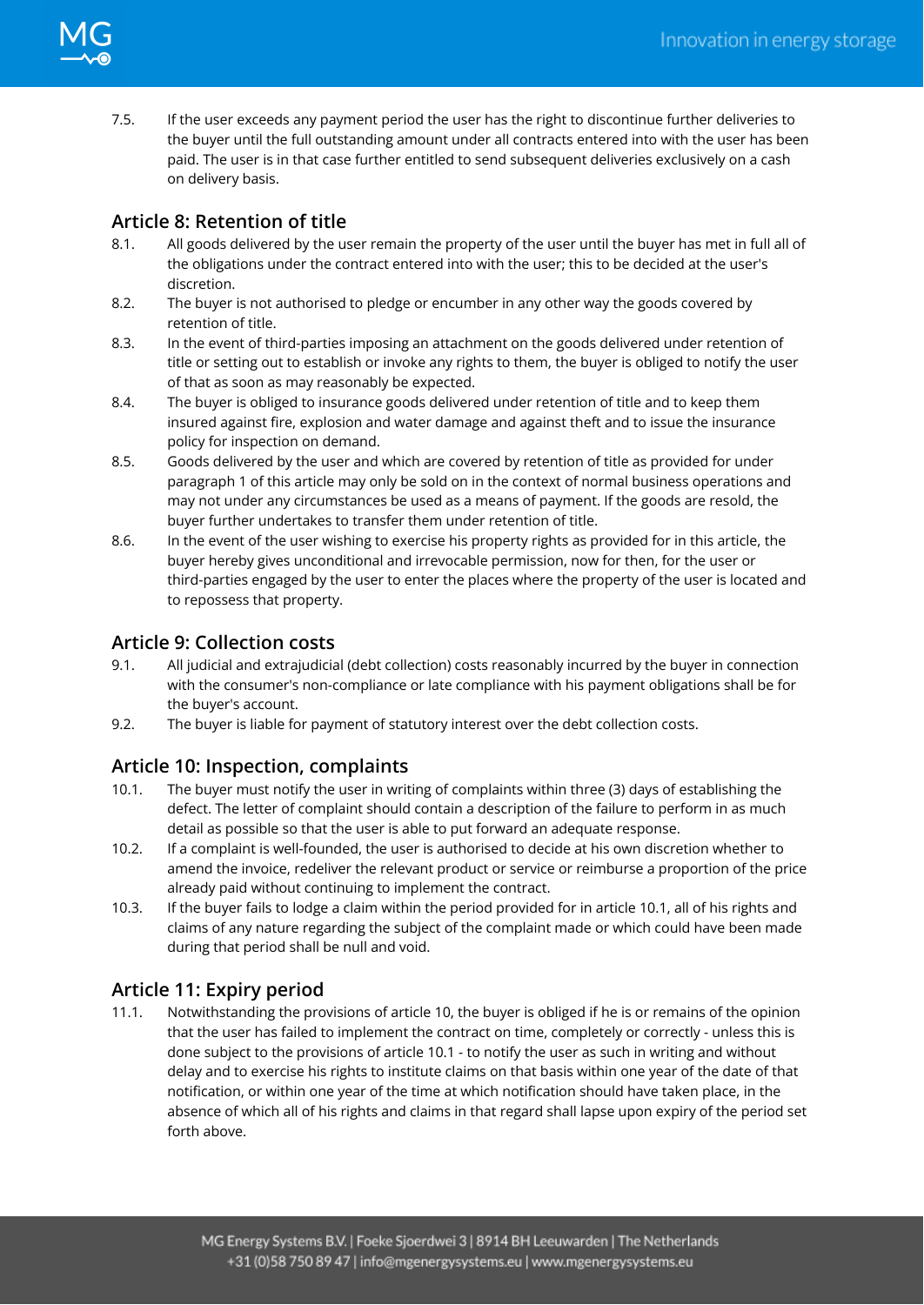# **Article 12: Suspension and dissolution**

12.1. If the buyer fails to meet any obligation to the user or to meet it in full or on time, if the buyer is declared bankrupt or a request for his bankruptcy is filed at the court, if the buyer has applied for or been granted suspension of payment, if the buyer's company is discontinued or liquidated, if goods of the buyer are subjected to an attachment, or if the buyer is placed under administration or guardianship, the user has the right to suspend compliance with his obligations to the buyer or to dissolve the contract with the buyer in full or in part, without any notice of default or legal intervention being required and without being obliged to pay any compensation for damages, without prejudice to the remaining rights of the user, including the right to claim compensation for damages.

## **Article 13: Liability**

- 13.1. In the event of the user being held liable, that liability shall be limited to the provisions of this clause.
- 13.2 The user's liability for losses suffered by the buyer caused by the late, incomplete or incorrect implementation of the contract shall be limited to a maximum of the invoice amount charged by the user to the buyer for the delivered goods and or the performance of services in which the cause of the loss has occurred. The compensation payable by the user to the client cannot however under any circumstances exceed the amount for which the user's liability is insured, or a maximum amount of amount of the invoice if no cover is provided by that insurance, insofar as that insurance does not provide cover in the case in question. The above is subject to exception in cases of intentional act or omission on par with gross negligence on the part of the user. For the purpose of this and subsequent clauses of this article the user is also defined as the user's employees and third-parties he has engaged for the implementation of the order.
- 13.3. The user cannot be held liable for losses caused by the buyer's failure to meet his obligation to provide information as provided for in article 3.3 unless those losses have been caused by intentional act or omission or causes on par with gross negligence on the part of the user.
- 13.4. Neither can the user be held liable for losses caused by acts or omissions of third- parties engaged by the buyer during implementation of the order, unless those losses have been caused by intentional act or omission or causes on par with gross negligence on the part of the user.
- 13.5. The user is further authorised at all times to maximally limit or reverse the buyer's loss, for which the buyer is obliged to cooperate in full.
- 13.6. The buyer is obliged to limit or, where possible, to reverse his or her loss and that of his or her members.
- 13.7. The user cannot under any circumstances be held liable for indirect losses, including consequential losses, loss of income, missed savings or losses caused by business stagnation. The above is subject to exception in cases of intentional act or omission on par with gross negligence on the part of the user.

#### **Article 14: Warranty**

- 14.1. The software and hardware produced and supplied by the user meet the technical requirements and specifications set by Dutch law.
- 14.2. The user will not issue any warranties for goods manufactured by third parties. If the manufacturer has issued a warranty, the buyer must approach the manufacturer directly.
- 14.3. The user warrants each MG Energy Systems B.V. or MG branded products sold by the user or any of its authorized dealers or distributors worldwide, to be free of defects for a period of 4 years from the date of sale. Within the warranty time frame, subject to the issues listed below, user will repair or replace the products and/or parts of the products if the components in question are defective in materials or workmanship.
- 14.4. The warranty does not cover a battery reaching its normal end of life which may occur prior to the warranty periods stated above. Depending on the application a battery can reach its normal end of life before the end of the Applicable Warranty Period. A battery can deliver only a fixed number of usable amp-hours over its lifetime and is considered to have reached its normal end of life if the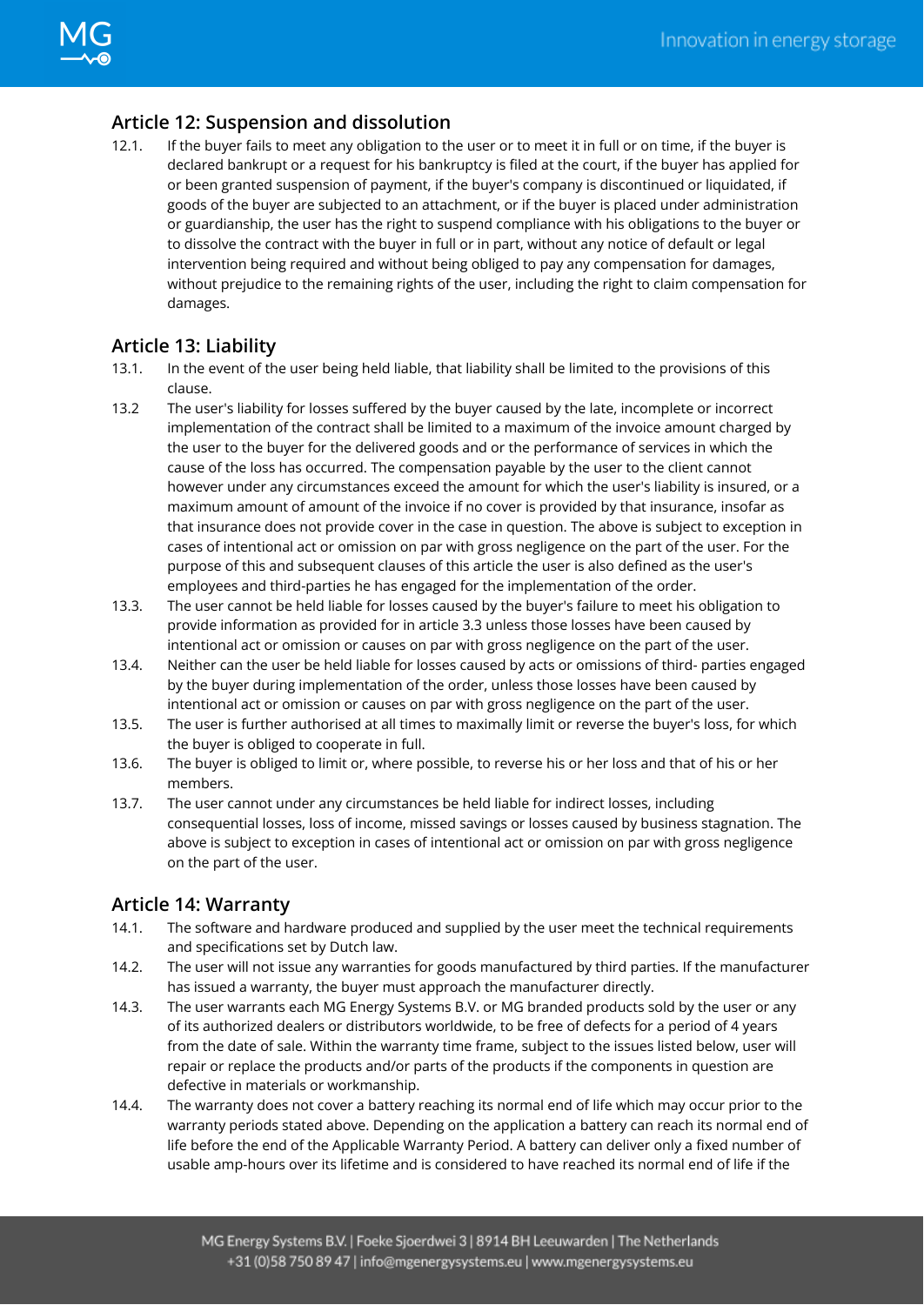application uses up all of these amp-hours, regardless of the time the battery has been in service. Therefore the user reserves the rights to deny a warranty claim if it determines the battery to be at its normal end of life, even if the claim is lodged within the Applicable Warranty Period.

- 14.5. If the battery is determined by user, in its sole discretion, to be defective for material or workmanship under terms of this limited warranty, it will be replaced or repaired. User's acceptance of any items shipped to user shall not be deemed an admission that the items so shipped are defective. Any items shipped back to user, shall in user's sole discretion, become user's property.
- 14.6. If a battery is replaced by a new battery under the terms of this limited warranty, costs will be charged proportionally to the period of use of the replaced battery.
	- Replacement in the 1st year: 0 % of the original purchase price will be charged.
	- Replacement in the 2nd year: 20 % of the original purchase price will be charged.
	- Replacement in the 3rd year: 35 % of the original purchase price will be charged.
	- Replacement in the 4th year: 50 % of the original purchase price will be charged.
- 14.7. User is not obligated to warrant the battery in question if defects are related to damages caused by abuse/neglect, or from the following:
	- Damage from shipping, loose terminal bolts or corroded hardware;
	- User codes tampering or removal;
	- Failure to properly install the battery, in addition to keeping the battery properly charged and maintained;
	- Breakage from collision, fire or freezing-which includes damage from extreme heat or cold, improper storage, water damage or tampering, short-circuit, overcharging, deep discharging;
- 14.8. Buyers should adhere to all user's documentation and guidelines. All bolts must be firmly tightened with a torque wrench and NOT by hand to avoid overheating caused by loose connection. User will not be responsible for any expenses related to installation/removal, electrical system tests, battery charging, loss of time of other expenses which should be considered incidental damages, including all shipping charges after the first 30 days of warranty.

#### **Article 15: Indemnification**

- 15.1. The buyer indemnifies the user against claims of third-parties regarding intellectual property rights on materials or information issued to the buyer and which are used during implementation of the contract.
- 15.2. The buyer indemnifies the user against claims of third-parties regarding losses related to or arising from the contract implemented by the user if and insofar as the user is not liable to the buyer in that respect by virtue of the provisions of article 13.

#### **Article 16: Force majeure**

- 16.1. The parties are not be required to comply with any obligation if prevented from doing so as a result of a circumstance that is beyond their control and for which they cannot be held accountable by virtue of the law, a juristic act or generally accepted views.
- 16.2. In these general conditions, force majeure is defined in addition to that which is deemed as such by law and legal precedent - as all circumstances, foreseen or unforeseen, that are beyond the control of the user but which prevent the user from meeting his obligations. That includes strikes at the user's business.
- 16.3. No claims for any compensation can be made by the buyer in the event of force majeure.
- 16.4. If a case of force majeure leads to an agreed date or term being exceeded, the buyer has the right to dissolve the relevant contract by means of written notification to that effect. That dissolution shall not extend to goods that have already been delivered; those goods must be paid for by the user with due observance of article 7 of these general conditions.